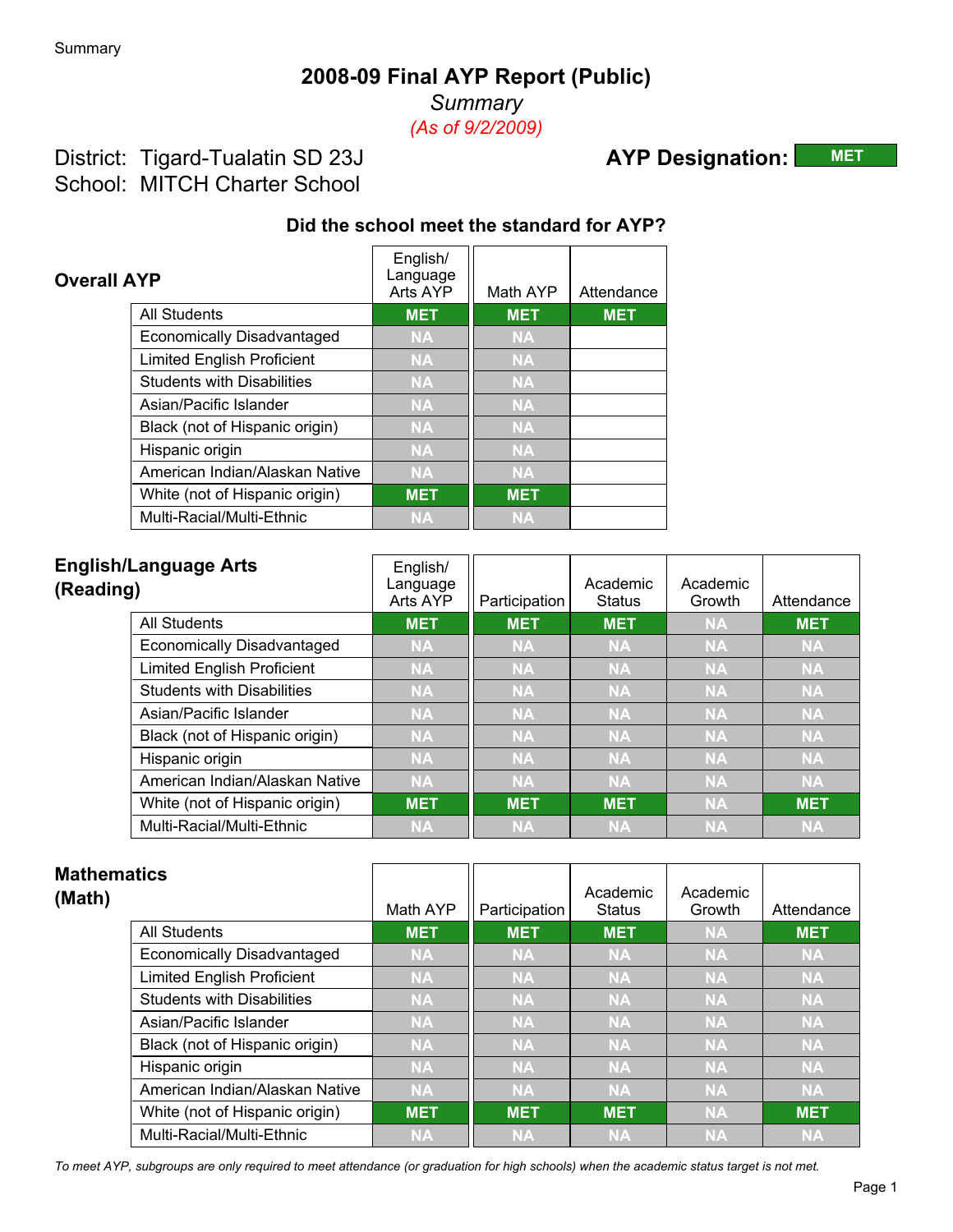*Reading Knowledge and Skills Details*

## District: Tigard-Tualatin SD 23J School: MITCH Charter School

#### **Participation Target: 95%**

| <b>Participation</b>              |               |          | Participation | Non Participation |          | Participation | Participation |
|-----------------------------------|---------------|----------|---------------|-------------------|----------|---------------|---------------|
|                                   | Participation | $07-08$  | 08-09         | $07-08$           | 08-09    | Denominator   | Rate          |
| All Students                      | <b>MET</b>    | 53       | 60            |                   |          | 113           | 100           |
| <b>Economically Disadvantaged</b> | <b>NA</b>     | 3        |               | 0                 | 0        | 10            | 100           |
| <b>Limited English Proficient</b> | <b>NA</b>     | $\Omega$ |               | 0                 | 0        | 0             |               |
| <b>Students with Disabilities</b> | <b>NA</b>     |          | 5             | $\Omega$          | 0        | 6             | 100           |
| Asian/Pacific Islander            | <b>NA</b>     | 5        | 3             | 0                 | 0        | 8             | 100           |
| Black (not of Hispanic origin)    | <b>NA</b>     | 2        |               | $\Omega$          | 0        | 3             | 100           |
| Hispanic origin                   | <b>NA</b>     |          | 2             | $\Omega$          | $\Omega$ | 3             | 100           |
| American Indian/Alaskan Native    | <b>NA</b>     | 3        | 2             | 0                 | 0        | 5             | 100           |
| White (not of Hispanic origin)    | <b>MET</b>    | 41       | 49            | 0                 | 0        | 90            | 100           |
| Multi-Racial/Multi-Ethnic         | <b>NA</b>     |          | 3             | 0                 | 0        | 4             | 100           |

*The participation target may be met using either a two-year or the current year participation rate.*

#### **ELA Target: 60%**

|                                   |                           | 2007-2008 |         |         | 2008-2009 |                                         |                        |                    |                            |
|-----------------------------------|---------------------------|-----------|---------|---------|-----------|-----------------------------------------|------------------------|--------------------|----------------------------|
| <b>Academic Status</b>            | Academic<br><b>Status</b> | # Tests   | # Met   | # Tests | # Met     | Year(s) of<br>data for<br>lbest statusl | % Met<br><b>Status</b> | Margin<br>of Error | Adjusted <br><b>Status</b> |
| All Students                      | <b>MET</b>                | 53        | 49      | 60      | 59        | 2007-2009                               | 95.58                  | 15.19              | 110.76                     |
| <b>Economically Disadvantaged</b> | <b>NA</b>                 | $\star$   | $\star$ |         |           | 2007-2009                               | $\star$                | $\star$            | $\star$                    |
| <b>Limited English Proficient</b> | <b>NA</b>                 | $\star$   | $\star$ | $\star$ | $\star$   | 2007-2009                               | $- -$                  | --                 | $\star$                    |
| <b>Students with Disabilities</b> | <b>NA</b>                 | $\star$   | $\star$ | $\star$ | $\star$   | 2007-2009                               | $\star$                | $\star$            | $\star$                    |
| Asian/Pacific Islander            | <b>NA</b>                 | $\star$   | $\star$ | $\star$ | $\star$   | 2007-2009                               | $\star$                | $\star$            | $\star$                    |
| Black (not of Hispanic origin)    | <b>NA</b>                 | $\star$   | $\star$ | $\star$ | $\star$   | 2007-2009                               | $\star$                | $\star$            | $\star$                    |
| Hispanic origin                   | <b>NA</b>                 | $\star$   | $\star$ | $\star$ | $\star$   | 2007-2009                               | $\star$                | $\star$            | $\star$                    |
| American Indian/Alaskan Native    | <b>NA</b>                 | $\star$   | $\star$ | $\star$ | $\star$   | 2007-2009                               | $\star$                | $\star$            | $\star$                    |
| White (not of Hispanic origin)    | <b>MET</b>                | 41        | 39      | 49      | 48        | 2007-2009                               | 96.67                  | 17.02              | 113.68                     |
| Multi-Racial/Multi-Ethnic         | <b>NA</b>                 | $\star$   | $\star$ | $\ast$  | $\star$   | 2007-2009                               | $\ast$                 | $\ast$             | $\ast$                     |

| <b>Academic Growth</b>            | Academic<br>Growth | 2007-2008<br>% Met | 2008-2009<br>% Met | Change in<br>% Met | Growth<br>Target |
|-----------------------------------|--------------------|--------------------|--------------------|--------------------|------------------|
| All Students                      | <b>NA</b>          | 92.45              | 98.33              | 5.88               | 0.75             |
| <b>Economically Disadvantaged</b> | <b>NA</b>          | ÷                  | 100.00             | $\star$            |                  |
| <b>Limited English Proficient</b> | <b>NA</b>          | --                 | --                 | $- -$              | ÷                |
| <b>Students with Disabilities</b> | <b>NA</b>          | $\star$            | $\star$            | $\star$            | $\star$          |
| Asian/Pacific Islander            | <b>NA</b>          | $\star$            | $\star$            | $\star$            |                  |
| Black (not of Hispanic origin)    | <b>NA</b>          | $\star$            | $\star$            | $\star$            |                  |
| Hispanic origin                   | <b>NA</b>          | $\star$            | $\star$            | $\star$            | 4                |
| American Indian/Alaskan Native    | <b>NA</b>          | $\star$            | $\star$            | $\star$            | ÷                |
| White (not of Hispanic origin)    | <b>NA</b>          | 95.12              | 97.96              | 2.84               | 0.49             |
| Multi-Racial/Multi-Ethnic         | <b>NA</b>          | $\star$            | $\star$            | $\star$            |                  |

*Academic growth is calculated using the percentage of students in 2007-08 and 2008-09 meeting achievement standards adopted 3/15/07.*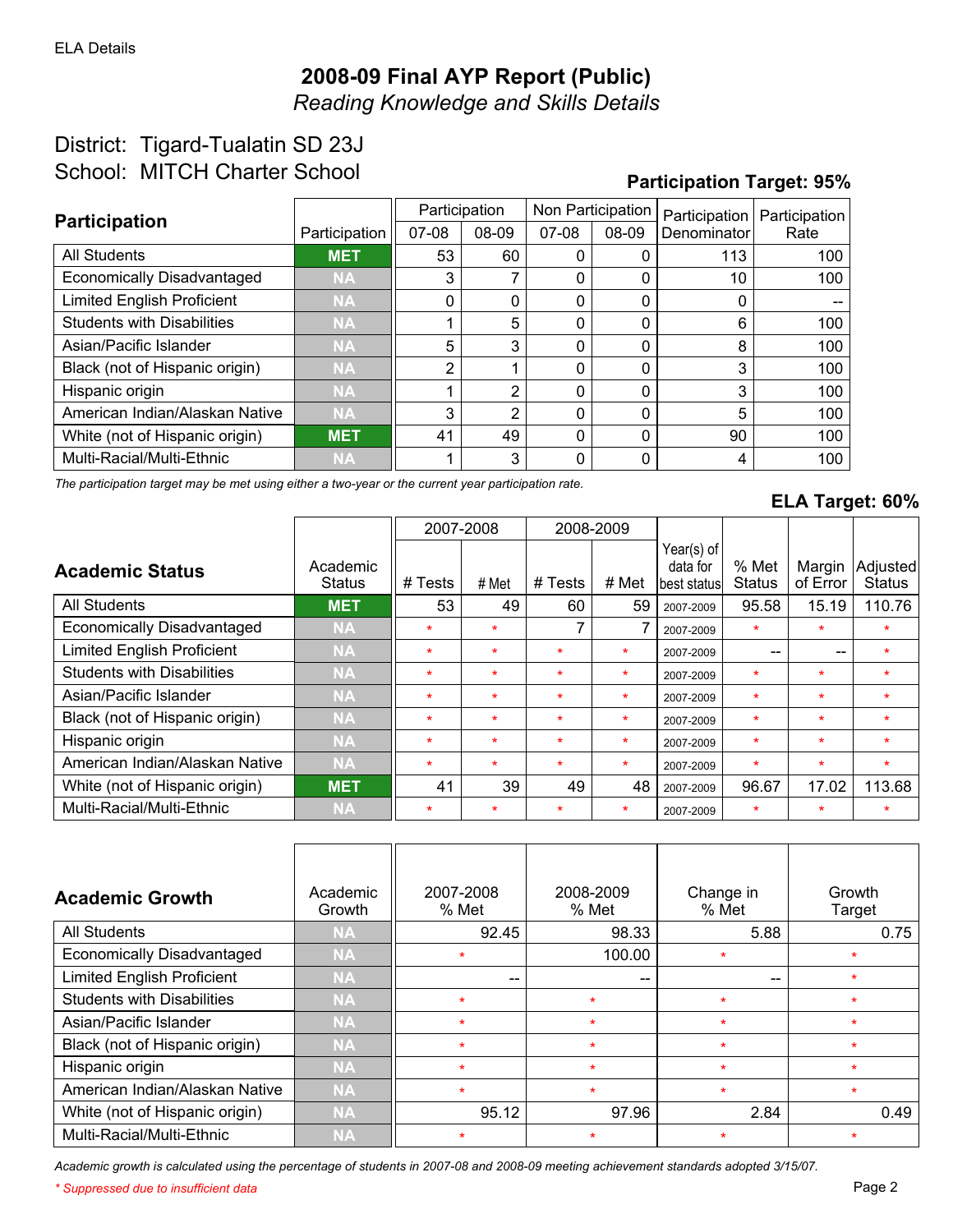*Mathematics Knowledge and Skills Details*

### District: Tigard-Tualatin SD 23J School: MITCH Charter School

#### **Participation Target: 95%**

| <b>Participation</b>              |               |                | Participation | Non Participation |       | Participation | Participation |
|-----------------------------------|---------------|----------------|---------------|-------------------|-------|---------------|---------------|
|                                   | Participation | $07-08$        | 08-09         | $07-08$           | 08-09 | Denominator   | Rate          |
| <b>All Students</b>               | <b>MET</b>    | 53             | 60            |                   |       | 113           | 100           |
| <b>Economically Disadvantaged</b> | <b>NA</b>     | 3              |               |                   |       | 10            | 100           |
| <b>Limited English Proficient</b> | <b>NA</b>     | 0              | 0             |                   |       | 0             |               |
| <b>Students with Disabilities</b> | <b>NA</b>     |                | 5             | 0                 | 0     | 6             | 100           |
| Asian/Pacific Islander            | <b>NA</b>     | 5              | 3             | $\Omega$          | 0     | 8             | 100           |
| Black (not of Hispanic origin)    | <b>NA</b>     | $\overline{2}$ |               | 0                 | 0     | 3             | 100           |
| Hispanic origin                   | <b>NA</b>     |                | 2             |                   | 0     | 3             | 100           |
| American Indian/Alaskan Native    | <b>NA</b>     | 3              | 2             | <sup>0</sup>      | 0     | 5             | 100           |
| White (not of Hispanic origin)    | <b>MET</b>    | 41             | 49            | $\Omega$          | 0     | 90            | 100           |
| Multi-Racial/Multi-Ethnic         | <b>NA</b>     |                | 3             | <sup>0</sup>      | 0     | 4             | 100           |

*The participation target may be met using either a two-year or the current year participation rate.*

#### **Math Target: 59%**

|                                   |                           |         | 2007-2008 |         | 2008-2009 |                                        |                        |                    |                            |
|-----------------------------------|---------------------------|---------|-----------|---------|-----------|----------------------------------------|------------------------|--------------------|----------------------------|
| <b>Academic Status</b>            | Academic<br><b>Status</b> | # Tests | # Met     | # Tests | # Met     | Year(s) of<br>data for<br>best statusl | % Met<br><b>Status</b> | Margin<br>of Error | Adjusted <br><b>Status</b> |
| <b>All Students</b>               | <b>MET</b>                | 53      | 47        | 60      | 58        | 2007-2009                              | 92.92                  | 15.19              | 108.11                     |
| <b>Economically Disadvantaged</b> | <b>NA</b>                 | $\star$ | $\star$   |         |           | 2007-2009                              | $\star$                | $\star$            | $\star$                    |
| <b>Limited English Proficient</b> | <b>NA</b>                 | $\star$ | $\star$   | $\star$ | $\star$   | 2007-2009                              | --                     | --                 | $\star$                    |
| <b>Students with Disabilities</b> | <b>NA</b>                 | $\star$ | $\star$   | $\star$ | $\star$   | 2007-2009                              | $\star$                | $\star$            | $\star$                    |
| Asian/Pacific Islander            | <b>NA</b>                 | $\star$ | $\star$   | $\star$ | $\star$   | 2007-2009                              | $\star$                | $\star$            | $\star$                    |
| Black (not of Hispanic origin)    | <b>NA</b>                 | $\star$ | $\star$   | $\star$ | $\star$   | 2007-2009                              | $\star$                | $\star$            | $\star$                    |
| Hispanic origin                   | <b>NA</b>                 | $\star$ | $\star$   | $\star$ | $\star$   | 2007-2009                              | $\ast$                 | $\ast$             | $\star$                    |
| American Indian/Alaskan Native    | <b>NA</b>                 | $\star$ | $\star$   | $\star$ | $\star$   | 2007-2009                              | $\star$                | $\star$            | $\star$                    |
| White (not of Hispanic origin)    | <b>MET</b>                | 41      | 37        | 49      | 48        | 2007-2009                              | 94.44                  | 17.02              | 111.46                     |
| Multi-Racial/Multi-Ethnic         | <b>NA</b>                 | $\star$ | $\star$   | $\star$ | $\star$   | 2007-2009                              | $\star$                | $\star$            | $\star$                    |

| <b>Academic Growth</b>            | Academic<br>Growth | 2007-2008<br>% Met | 2008-2009<br>% Met | Change in<br>% Met | Growth<br>Target |
|-----------------------------------|--------------------|--------------------|--------------------|--------------------|------------------|
| <b>All Students</b>               | <b>NA</b>          | 88.68              | 96.67              | 7.99               | 1.13             |
| <b>Economically Disadvantaged</b> | <b>NA</b>          | $\star$            | 100.00             | ÷                  |                  |
| <b>Limited English Proficient</b> | <b>NA</b>          |                    | --                 | $- -$              | $\star$          |
| <b>Students with Disabilities</b> | <b>NA</b>          | $\star$            | $\star$            | $\star$            | $\star$          |
| Asian/Pacific Islander            | <b>NA</b>          | $\star$            | $\star$            | $\star$            | $\star$          |
| Black (not of Hispanic origin)    | <b>NA</b>          | $\star$            | $\star$            | $\star$            | $\star$          |
| Hispanic origin                   | <b>NA</b>          | $\star$            | $\star$            | $\star$            | $\star$          |
| American Indian/Alaskan Native    | <b>NA</b>          | $\star$            | $\star$            | $\star$            |                  |
| White (not of Hispanic origin)    | <b>NA</b>          | 90.24              | 97.96              | 7.72               | 0.98             |
| Multi-Racial/Multi-Ethnic         | <b>NA</b>          | $\star$            | $\star$            |                    |                  |

*Academic growth is calculated using the percentage of students in 2007-08 and 2008-09 meeting achievement standards adopted 3/15/07.*